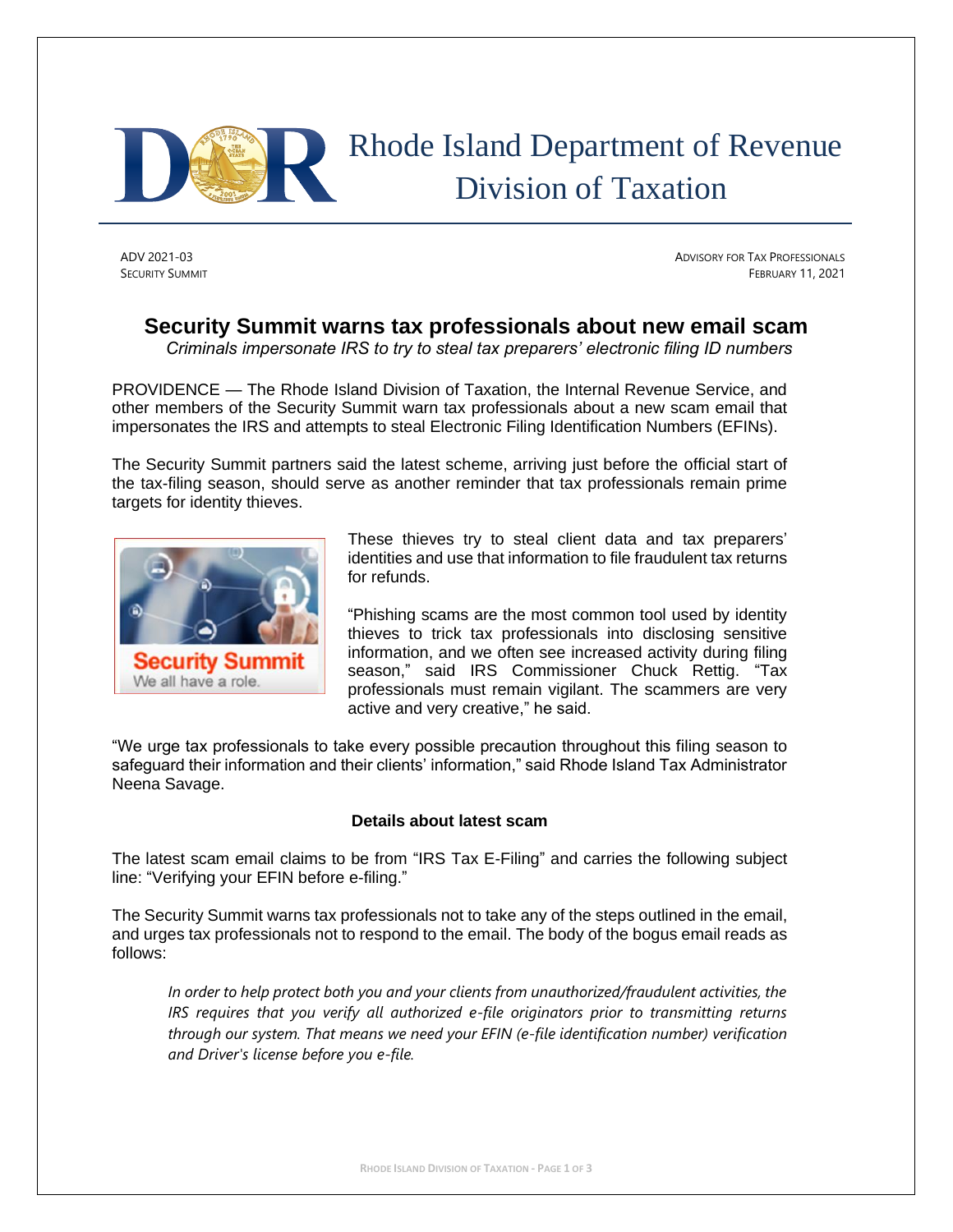*Please have a current PDF copy or image of your EFIN acceptance letter (5880C Letter dated within the last 12 months) or a copy of your IRS EFIN Application Summary, found at your e-Services account at IRS.gov, and Front and Back of Driver's License emailed in order to complete the verification process. Email:* (a fake email address is inserted here by the criminal)

*If your EFIN is not verified by our system, your ability to e-file will be disabled until you provide documentation showing your credentials are in good standing to e-file with the IRS.*

*© 2021 EFILE. All rights reserved. Trademarks 2800 E. Commerce Center Place, Tucson, AZ 85706*

Tax professionals who received the scam email described above should save the email as a file and then send it as an attachment to the following email address:  $phishing@irs.gov$ . Tax professionals also should notify the Treasury Inspector General for Tax Administration at [www.tigta.gov](http://www.treas.gov/tigta) to report the IRS impersonation scam. Both TIGTA and the IRS Criminal Investigation division are aware of the scam.

#### **Don't take the bait**

Like all phishing email scams, this one attempts to bait the receiver to take action (opening a link or attachment) with a consequence for failing to do so (disabling the account). The links or attachment may be set up to steal information or to download malware onto the tax professional's computer.

In this case, the tax preparers are being asked to email documents that would disclose their identities and EFINs to the thieves. The thieves can use this information to file fraudulent returns by impersonating the tax professional.



Tax professionals also should be aware of other common phishing scams that seek EFINs, Preparer Tax Identification Numbers (PTINs), or e-Services usernames and passwords.

#### **Criminals posing as clients**

Some thieves also pose as potential clients, an especially effective scam currently because there are so many remote transactions during the coronavirus (COVID-19) pandemic.

The thief may interact repeatedly with a tax professional and then send an email with an attachment that claims to be their tax information.

The attachment may contain malware that allows the thief to track keystrokes and eventually steal all passwords or take over control of the computer systems.

#### **About the Security Summit**

The Security Summit consists of the IRS, state tax agencies, and the tax community -- including tax preparation firms, software developers, processors of payroll and tax financial products, tax professional organizations, and financial institutions.

Partners in the Security Summit work together to combat identity theft and fight other scams to protect the nation's taxpayers.